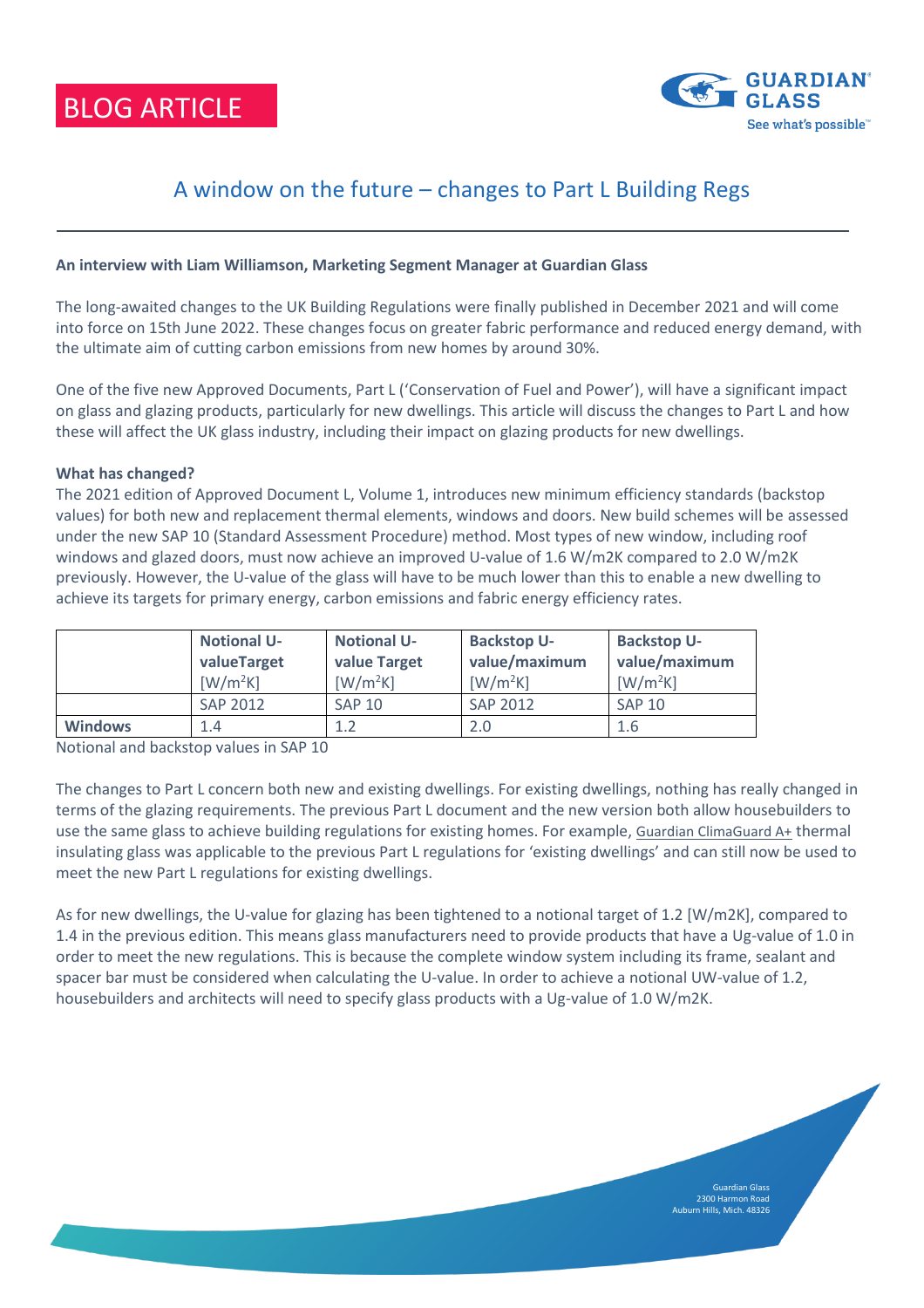# **How does this affect the UK glass industry?**

What's particularly interesting here is the impact these changes will have on the type of glass products housebuilders can use and which glass products glass processors and window makers will choose to stock.

In the previous Part L edition, a glass product with a 1.2 Ug-value could be used for windows in both new and existing dwellings. However, with the new Part L regulations, glass processors will now need to consider having either two type of Ug-value product in their offer – 1.2 and 1.0 W/m2K, or choosing only 1.0 Ug-value product that can cover both existing builds and new builds as well.

# **High level energy performance with improved aesthetics**

In order to achieve a Ug-value of 1.0 W/m2K, Guardian Glass has taken a very different approach, believing that the glass should help bring as much natural daylight as possible into people's homes, with clearer, less reflective view. Thanks to Guardian knowledge in coated glass innovation ClimaGuard Neutral 1.0 is more colour-neutral with a lower reflection.

ClimaGuard Neutral 1.0 achieves 74% light transmission for a double IGU 4-16-4 panel (coating on surface #3, 90% argon fill), 14% light reflection and a solar factor of 52%.

## **What about heat treatment and stocking?**

Guardian ClimaGuard Neutral 1.0 will be supplied annealed as standard to the glass processor, who can then heat treat the glass for safety applications if needed. In both cases the product meets the 1.0 Ug-value requirement. This means glass processors don't need to stock two different glass products (a heat treatable version and an annealed version) to meet the demand from window makers.

## **Is triple glazing the future?**

The changes to Part L aim to fill the void before the UK Government's 'Future Homes Standard' comes into play in 2025. One of the aims of Part L over the last few years has been to try to push the building industry towards the use of triple glazing. In the UK, only 2-3% of builds utilise triple glazing. The UK climate doesn't really require triple glazing everywhere as we are not subjected to extremes of hot and cold.

Currently the U-values for windows are 1.4 and 1.2 W/m2K. If the Building Regulations are moved down to 1.0 or below, double glazing would no longer be able to meet these tighter regulations. A move towards increased use of triple glazing is therefore inevitable. We know the industry and regulations are moving towards more energy efficient buildings and so triple glazing will have a key role to play here. We obviously need to wait for 2025 to see what happens to the regulations but rest assured that Guardian Glass will work with glass processors to develop the best possible economical solution to meet the applicable requirements.

If you have any questions about the new Part L Building Regulations and how these affect glass and glazing products, please [contact your local Guardian Glass expert.](https://www.guardianglass.com/gb/en/who-we-are/help-and-contact/contact-us)

#### **Note for editors**

About Liam Williamson:

Based in the UK, Liam has been working for Guardian for more than eight years in different roles, as Regional Marketing Manager for UK and Ireland for four years and most recently as Marketing Segment Manager for Europe. In his role, Liam participates in regulatory working groups at the Glass and Glazing Federation and at British Glass, promoting the use of glass in the UK building sector.

> 2300 Harmon Road Auburn Hills, Mich. 48326

Guardian Glass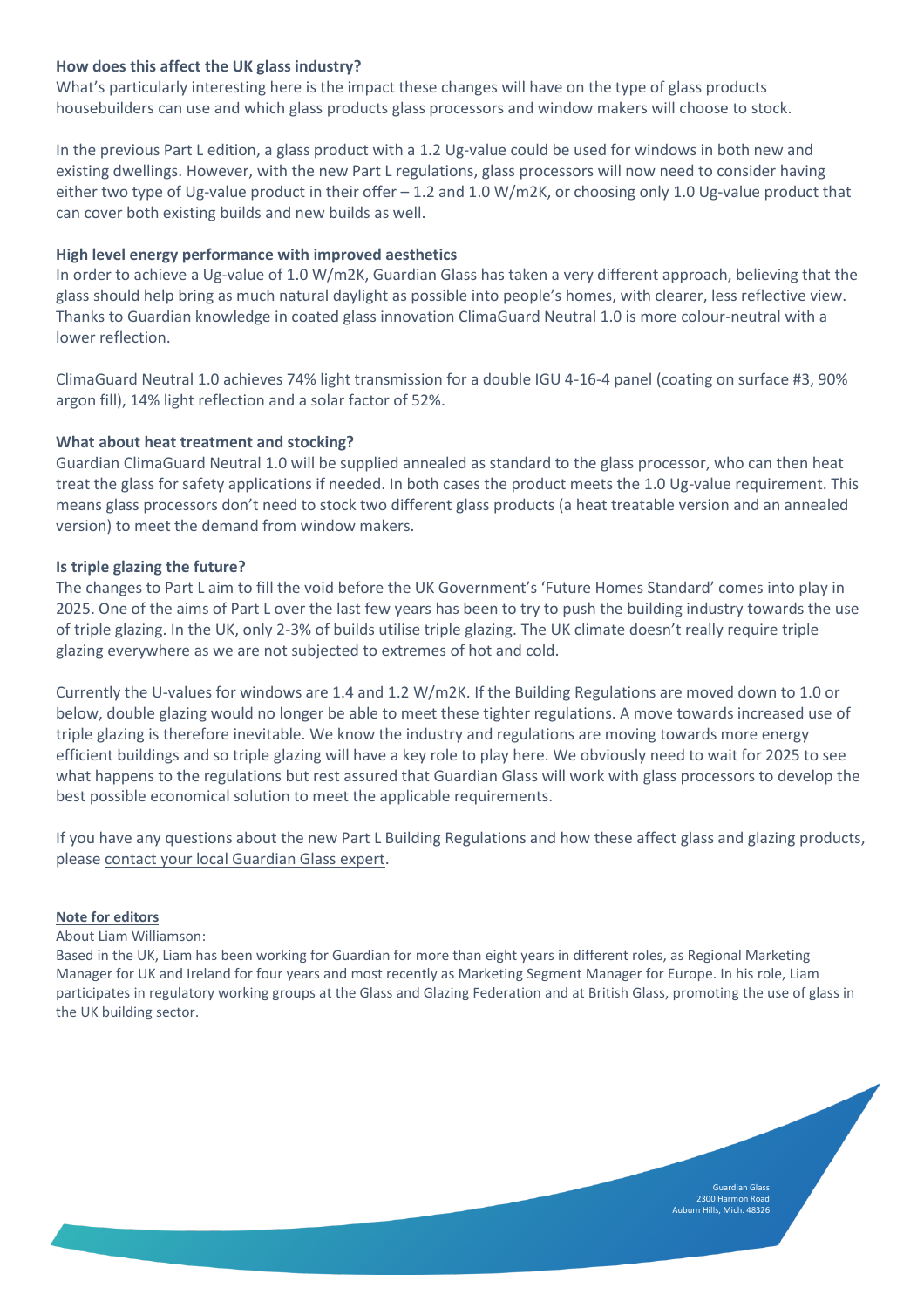#### **About Guardian Glass**

Guardian Glass, a major business unit of Guardian Industries, is one of the world's largest manufacturers of float, coated and fabricated glass products. At its 26 float lines around the globe, Guardian Glass produces high performance glass for use in exterior (both commercial and residential) and interior architectural applications, as well as transportation and technical products. You'll find Guardian glass in homes, offices, vehicles and some of the world's most iconic architectural landmarks. The Guardian Glass Science & Technology Center continuously works to create new glass products and solutions using the most advanced technology to help customers see what's possible™. Visit [guardianglass.com.](https://www.guardianglass.com/us)

#### **About Guardian Industries**

Guardian Industries, a global company headquartered in Auburn Hills, Michigan, operates facilities throughout North and South America, Europe, Africa, the Middle East and Asia. Guardian companies employ 15,000 people and manufacture highperformance float glass; coated and fabricated glass products for architectural, residential, interior, transportation and technical glass applications; and high-quality chrome-plated and painted plastic components for the automotive and commercial truck industries. Guardian's vision is to be a preferred partner to our customers, suppliers, employees and communities based on a foundation of mutual benefit. This drives our relentless focus on improving people's lives by providing products and services they value more highly than their alternatives and doing so responsibly while consuming fewer resources. Guardian is a wholly owned subsidiary of Koch Industries, Inc. Visit [guardian.com.](http://guardian.com/)



Guardian Glass introduces ClimaGuard® Neutral 1.0: developed to meet the new Part L UK Building Regulations for windows in new and existing residential builds. (Photo Guardian Glass, LLC, GRDBA195)